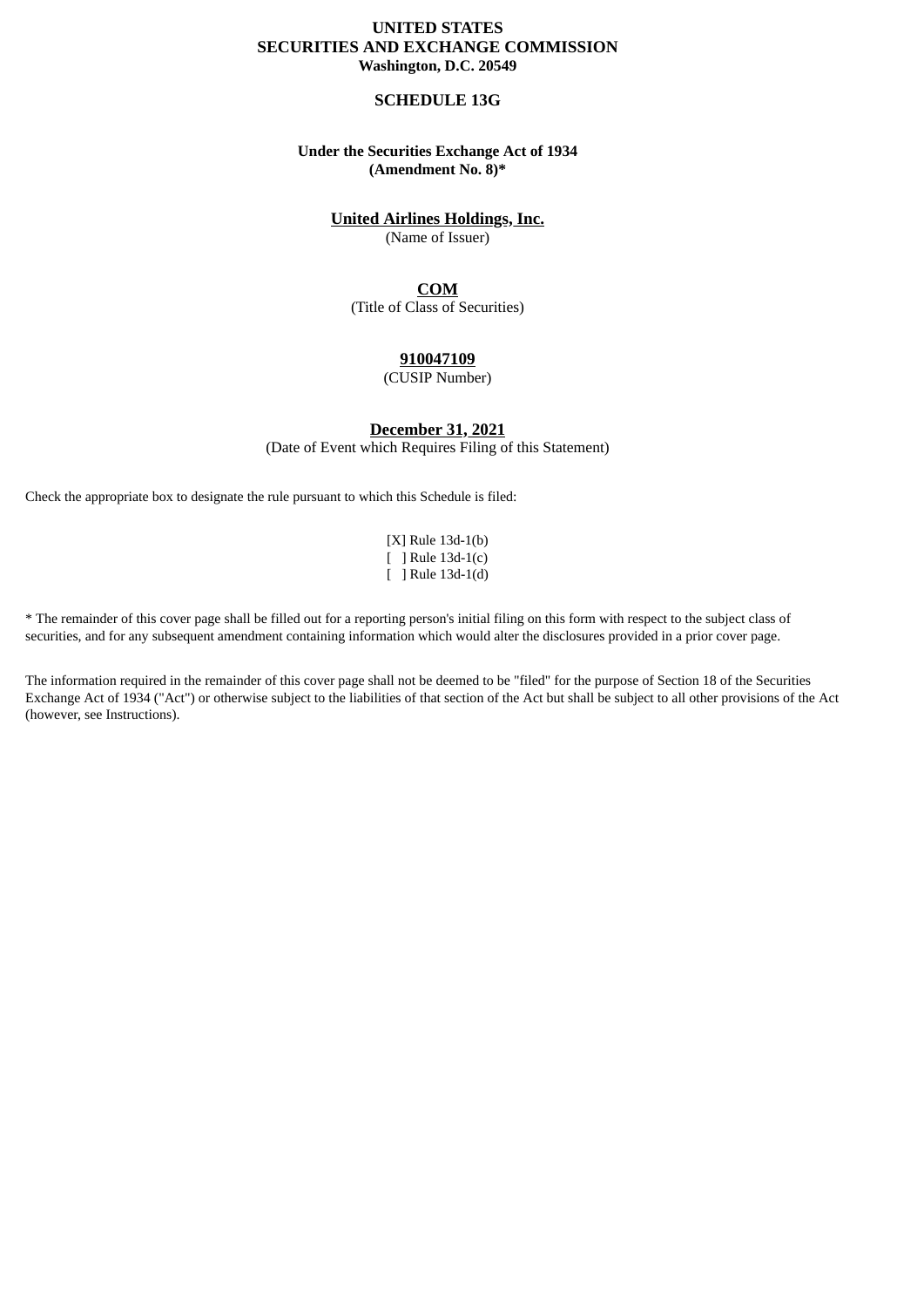| $\mathbf{1}$                                                                                                                         | <b>NAME OF REPORTING PERSON</b><br>PRIMECAP Management Company                                       |   |                                             |  |  |  |
|--------------------------------------------------------------------------------------------------------------------------------------|------------------------------------------------------------------------------------------------------|---|---------------------------------------------|--|--|--|
|                                                                                                                                      | I.R.S. IDENTIFICATION NO. OF ABOVE PERSON (ENTITIES ONLY)<br>95-3868081                              |   |                                             |  |  |  |
| $\overline{2}$                                                                                                                       | <b>CHECK THE APPROPRIATE BOX IF A MEMBER OF A GROUP</b><br>$(a)$ $\lceil$ $\rceil$<br>$(b)$ []       |   |                                             |  |  |  |
| 3                                                                                                                                    | <b>SEC USE ONLY</b>                                                                                  |   |                                             |  |  |  |
| 4                                                                                                                                    | <b>CITIZENSHIP OR PLACE OF ORGANIZATION</b><br>177 E. Colorado Blvd., 11th Floor, Pasadena, CA 91105 |   |                                             |  |  |  |
| <b>NUMBER OF</b><br><b>SHARES</b><br><b>BENEFICIALLY</b><br><b>OWNED BY</b><br><b>EACH</b><br><b>REPORTING</b><br><b>PERSON WITH</b> |                                                                                                      | 5 | <b>SOLE VOTING POWER</b><br>24,794,347      |  |  |  |
|                                                                                                                                      |                                                                                                      | 6 | <b>SHARED VOTING POWER</b><br>$\Omega$      |  |  |  |
|                                                                                                                                      |                                                                                                      | 7 | <b>SOLE DISPOSITIVE POWER</b><br>25,375,838 |  |  |  |
|                                                                                                                                      |                                                                                                      | 8 | <b>SHARED DISPOSITIVE POWER</b><br>$\Omega$ |  |  |  |
| 9                                                                                                                                    | <b>AGGREGATE AMOUNT BENEFICIALLY OWNED BY EACH REPORTING PERSON</b><br>25,375,838                    |   |                                             |  |  |  |
| 10                                                                                                                                   | <b>CHECK BOX IF THE AGGREGATE AMOUNT IN ROW (9) EXCLUDES CERTAIN SHARES</b><br>$\Box$                |   |                                             |  |  |  |
| 11                                                                                                                                   | PERCENT OF CLASS REPRESENTED BY AMOUNT IN ROW (9)<br>7.84%                                           |   |                                             |  |  |  |
| 12                                                                                                                                   | <b>TYPE OF REPORTING PERSON</b><br><b>IA</b>                                                         |   |                                             |  |  |  |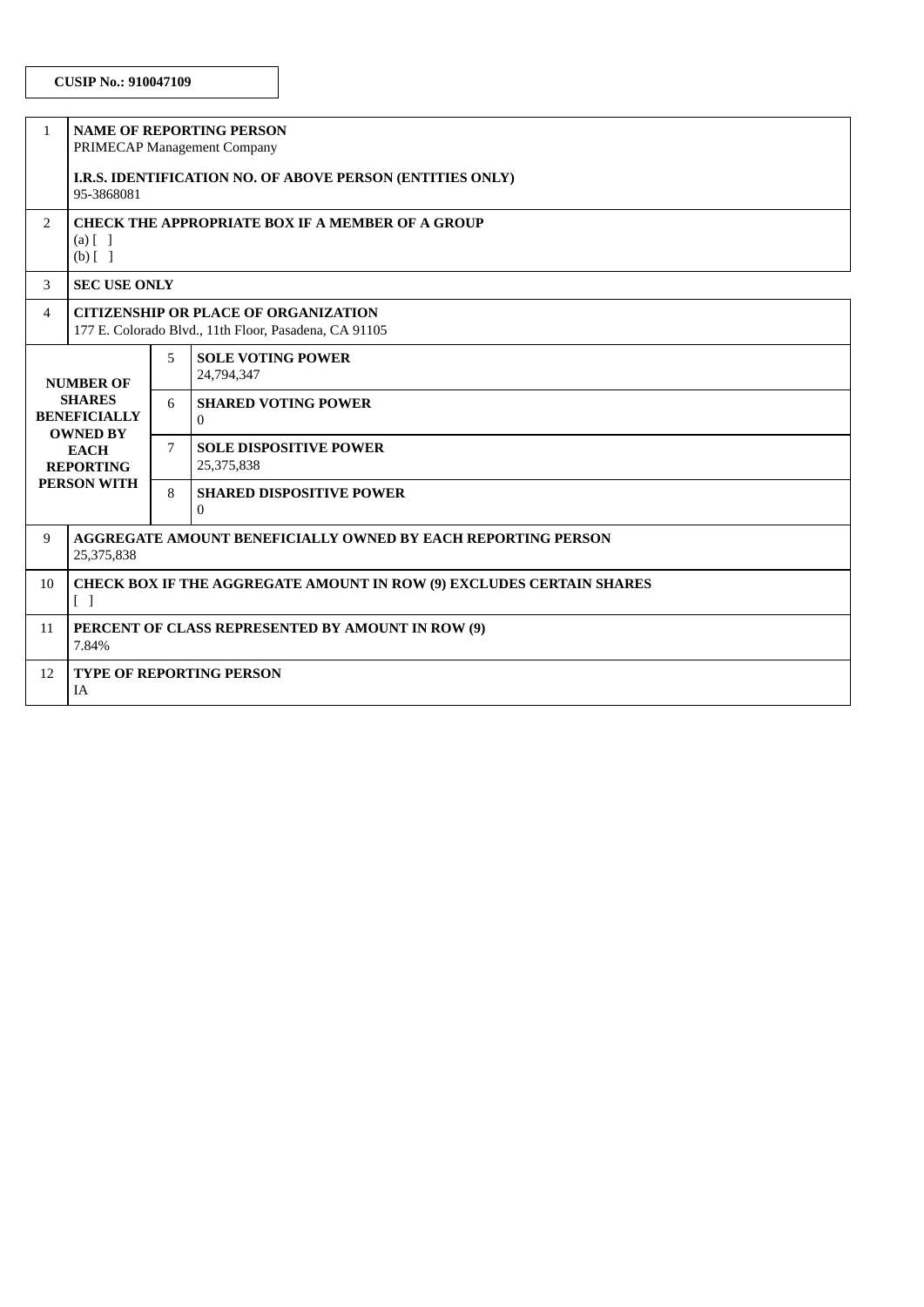| ITEM 1(a). NAME OF ISSUER: |                                                                                                                          |                                                                         | United Airlines Holdings, Inc.                                                                                                                                                |  |  |  |
|----------------------------|--------------------------------------------------------------------------------------------------------------------------|-------------------------------------------------------------------------|-------------------------------------------------------------------------------------------------------------------------------------------------------------------------------|--|--|--|
|                            | ITEM 1(b). ADDRESS OF ISSUER'S PRINCIPAL EXECUTIVE OFFICES:                                                              |                                                                         |                                                                                                                                                                               |  |  |  |
|                            |                                                                                                                          |                                                                         | 233 South Wacker Drive, Chicago, IL 60606                                                                                                                                     |  |  |  |
|                            | ITEM 2(a). NAME OF PERSON FILING:                                                                                        |                                                                         |                                                                                                                                                                               |  |  |  |
|                            |                                                                                                                          |                                                                         | PRIMECAP Management Company                                                                                                                                                   |  |  |  |
|                            |                                                                                                                          | ITEM 2(b). ADDRESS OF PRINCIPAL BUSINESS OFFICE OR, IF NONE, RESIDENCE: |                                                                                                                                                                               |  |  |  |
|                            |                                                                                                                          |                                                                         | 177 E. Colorado Blvd., 11th Floor, Pasadena, CA 91105                                                                                                                         |  |  |  |
|                            | ITEM 2(c). CITIZENSHIP:                                                                                                  |                                                                         |                                                                                                                                                                               |  |  |  |
|                            | U.S.A.                                                                                                                   |                                                                         |                                                                                                                                                                               |  |  |  |
|                            | ITEM 2(d). TITLE OF CLASS OF SECURITIES:                                                                                 |                                                                         |                                                                                                                                                                               |  |  |  |
|                            | COM                                                                                                                      |                                                                         |                                                                                                                                                                               |  |  |  |
| ITEM $2(e)$ .              | <b>CUSIP NUMBER:</b>                                                                                                     |                                                                         |                                                                                                                                                                               |  |  |  |
|                            |                                                                                                                          | 910047109                                                               |                                                                                                                                                                               |  |  |  |
| ITEM 3.                    | IF THIS STATEMENT IS FILED PURSUANT TO SECTION 240.13d-1(b), or 13d-2(b) or (c) CHECK WHETHER THE<br>PERSON FILING IS A: |                                                                         |                                                                                                                                                                               |  |  |  |
|                            | (a)                                                                                                                      | $[ \ ]$                                                                 | Broker or dealer registered under Section 15 of the Act (15 U.S.C. 78c);                                                                                                      |  |  |  |
|                            | (b)                                                                                                                      | $[ \ ]$                                                                 | Bank as defined in Section 3(a)(6) of the Act (15 U.S.C. 78c);                                                                                                                |  |  |  |
|                            | (c)                                                                                                                      | $[ \ ]$                                                                 | Insurance company as defined in Section $3(a)(19)$ of the Act $(15 \text{ U.S.C. } 78c)$ ;                                                                                    |  |  |  |
|                            | (d)                                                                                                                      | $[ \ ]$                                                                 | Investment company registered under Section 8 of the Investment Company Act of 1940 (15 U.S.C 80a-8);                                                                         |  |  |  |
|                            | (e)                                                                                                                      | [X]                                                                     | An investment adviser in accordance with 240.13d-1(b)(1)(ii)(E);                                                                                                              |  |  |  |
|                            | (f)                                                                                                                      | $[ \ ]$                                                                 | An employee benefit plan or endowment fund in accordance with 240.13d-1(b)(1)(ii)(F);                                                                                         |  |  |  |
|                            | (g)                                                                                                                      | $[ \ ]$                                                                 | A parent holding company or control person in accordance with 240.13d-1(b)(1)(ii)(G);                                                                                         |  |  |  |
|                            | (h)                                                                                                                      | $[ \ ]$                                                                 | A savings associations as defined in Section 3(b) of the Federal Deposit Insurance Act (12 U.S.C. 1813);                                                                      |  |  |  |
|                            | (i)                                                                                                                      | $[ \ ]$                                                                 | A church plan that is excluded from the definition of an investment company under Section $3(c)(14)$ of the<br>Investment Company Act of 1940 (15 U.S.C. 80a-3);              |  |  |  |
|                            | (j)                                                                                                                      | $[ \ ]$                                                                 | A non-U.S. institution in accordance with 240.13d-1(b)(1)(ii)(J);                                                                                                             |  |  |  |
|                            | (k)                                                                                                                      | $[ \ ]$                                                                 | Group, in accordance with 240.13d-1(b)(1)(ii)(K). If filing as a non-U.S. institution in accordance with<br>$240.13d1(b)(1)(ii)(J)$ , please specify the type of institution: |  |  |  |
| ITEM 4.                    |                                                                                                                          | <b>OWNERSHIP</b>                                                        |                                                                                                                                                                               |  |  |  |

**(a) Amount beneficially owned:**

25,375,838

**(b) Percent of class:**

7.84%

### **(c) Number of shares as to which the person has:**

(i) sole power to vote or to direct the vote:

24,794,347

(ii) shared power to vote or to direct the vote:

0

(iii) sole power to dispose or direct the disposition of:

25,375,838

(iv) shared power to dispose or to direct the disposition of: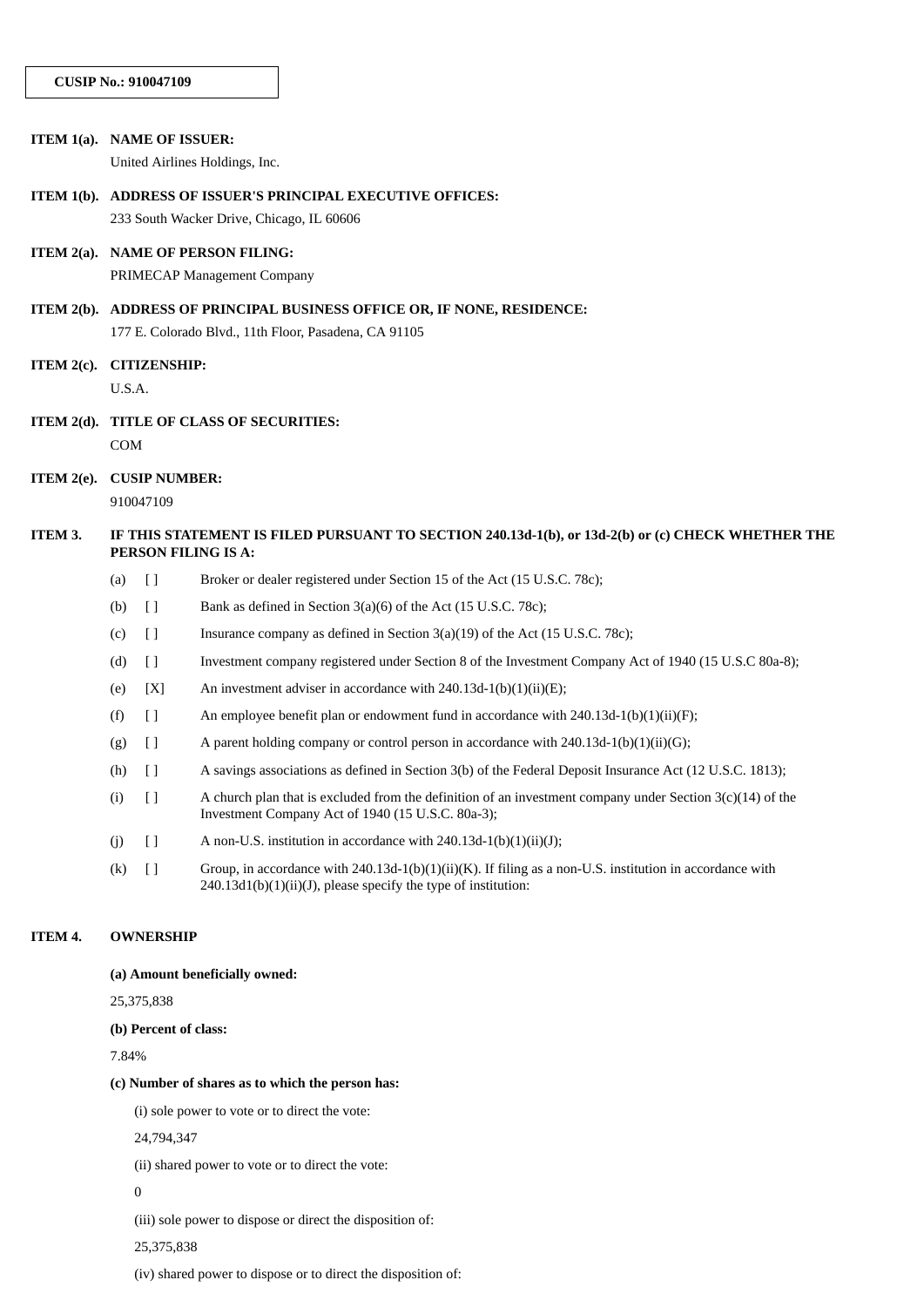$\theta$ 

# **ITEM 5. OWNERSHIP OF FIVE PERCENT OR LESS OF A CLASS:**

If this statement is being filed to report the fact that as of the date hereof the reporting person has ceased to be the beneficial owner of more than five percent of the class of securities, check the following [ ].

### **ITEM 6. OWNERSHIP OF MORE THAN FIVE PERCENT ON BEHALF OF ANOTHER PERSON:**

Not Applicable

# **ITEM 7. IDENTIFICATION AND CLASSIFICATION OF THE SUBSIDIARY WHICH ACQUIRED THE SECURITY BEING REPORTED ON BY THE PARENT HOLDING COMPANY:**

Not Applicable

#### **ITEM 8. IDENTIFICATION AND CLASSIFICATION OF MEMBERS OF THE GROUP:**

Not Applicable

#### **ITEM 9. NOTICE OF DISSOLUTION OF GROUP:**

Not Applicable

#### **ITEM 10. CERTIFICATION:**

By signing below I certify that, to the best of my knowledge and belief, the securities referred to above were acquired and are held in the ordinary course of business and were not acquired and are not held for the purpose of or with the effect of changing or influencing the control of the issuer of the securities and were not acquired and are not held in connection with or as a participant in any transaction having that purpose or effect.